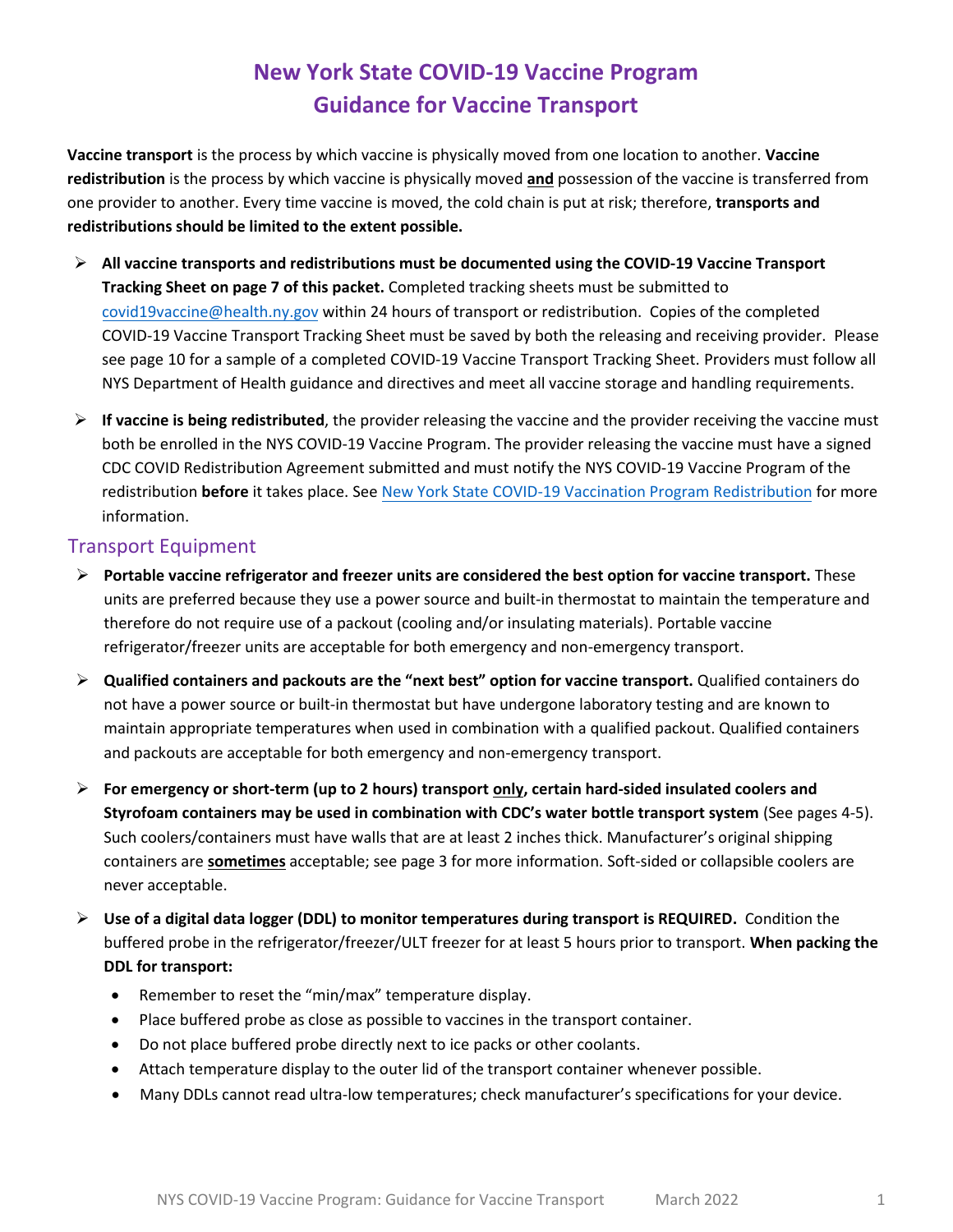# General Guidance for Vaccine Transport

- $\triangleright$  Transport only full, unpunctured vials.
- $\triangleright$  Vials should be placed upright in the transport container (not upside down or on their side).
- $\triangleright$  Always transport equal amounts of vaccine, diluent (if applicable), and ancillary supplies (CDC vaccination record cards, needles and syringes).
- ➢ To the extent possible, **avoid:** leaving the transport container in direct sunlight; leaving the transport container unattended; opening the transport container.
- $\triangleright$  If using a personal or company vehicle to transport vaccine, bring vehicle to a comfortable temperature before placing transport container inside. Never place transport container in the trunk.
- ➢ Protect vaccine from drops, shocks, and vibration. Secure transport container in vehicle. If transporting individual vials or partial trays, use dunnage (padding material such as bubble wrap) to hold vials in place within the transport container.
- ➢ Plan route to minimize transport time. In general, transport time or transport time plus clinic workday should be 8 hours maximum. Per manufacturer guidance, Moderna and Pfizer (12+) vaccines can be transported refrigerated for up to 12 hours.
- $\triangleright$  Do not place vials that have recently been removed from ULT or frozen storage in the same transport container as thawed (refrigerated or room temperature) vials, as this may expose the thawed vials to out-of-range temperatures.

# Refrigerated Transport

- ➢ Acceptable for Janssen, Moderna, Pfizer-purple cap (12+), Pfizer-gray cap (12+), and Pfizer-orange cap (5-11).
- ➢ Refrigerated temperature range is 2°C to 8°C (36°F to 46°F).
- ➢ Take care not to freeze vaccine during transport. Do not use frozen gel packs or coolant packs from original vaccine shipments. If using phase change materials (PCMs), condition to 4°C to 5°C (39°F to 41°F) and follow manufacturer's instructions carefully. If using the emergency water bottle transport system described on pages 5-6, the water bottles must be conditioned (not frozen solid).

Include hours used for transport when calculating the beyond use date (BUD) for vaccines. Beyond use dates may shorten an expiration date, never exceed it. Vaccine must be used by the expiration date or BUD, whichever comes FIRST. See the BUD Calculation Flow Chart and guidance on pages 8-9 for more information and sample BUD tracking labels.

# Frozen Transport

- $\triangleright$  Acceptable for Moderna that has been stored in a freezer and Pfizer-purple cap (12+) that has been stored in ULT or standard freezer.
- ➢ The frozen temperature range for Moderna vaccine is -50°C to -15°C (-58°F to 5°F).
- $\triangleright$  The frozen temperature range for Pfizer-purple cap is -25°C to -15°C (-13°F to 5°F).
- $\triangleright$  Never use dry ice for frozen transport.
- $\triangleright$  If using the emergency water bottle transport system described on pages 5-6, the water bottles must be frozen solid (not conditioned).
- $\triangleright$  If vaccine begins to thaw in transit, store vaccine in a refrigerator at the receiving location; never refreeze thawed vaccine.
- ➢ Count hours used for transport against total allowable frozen storage time.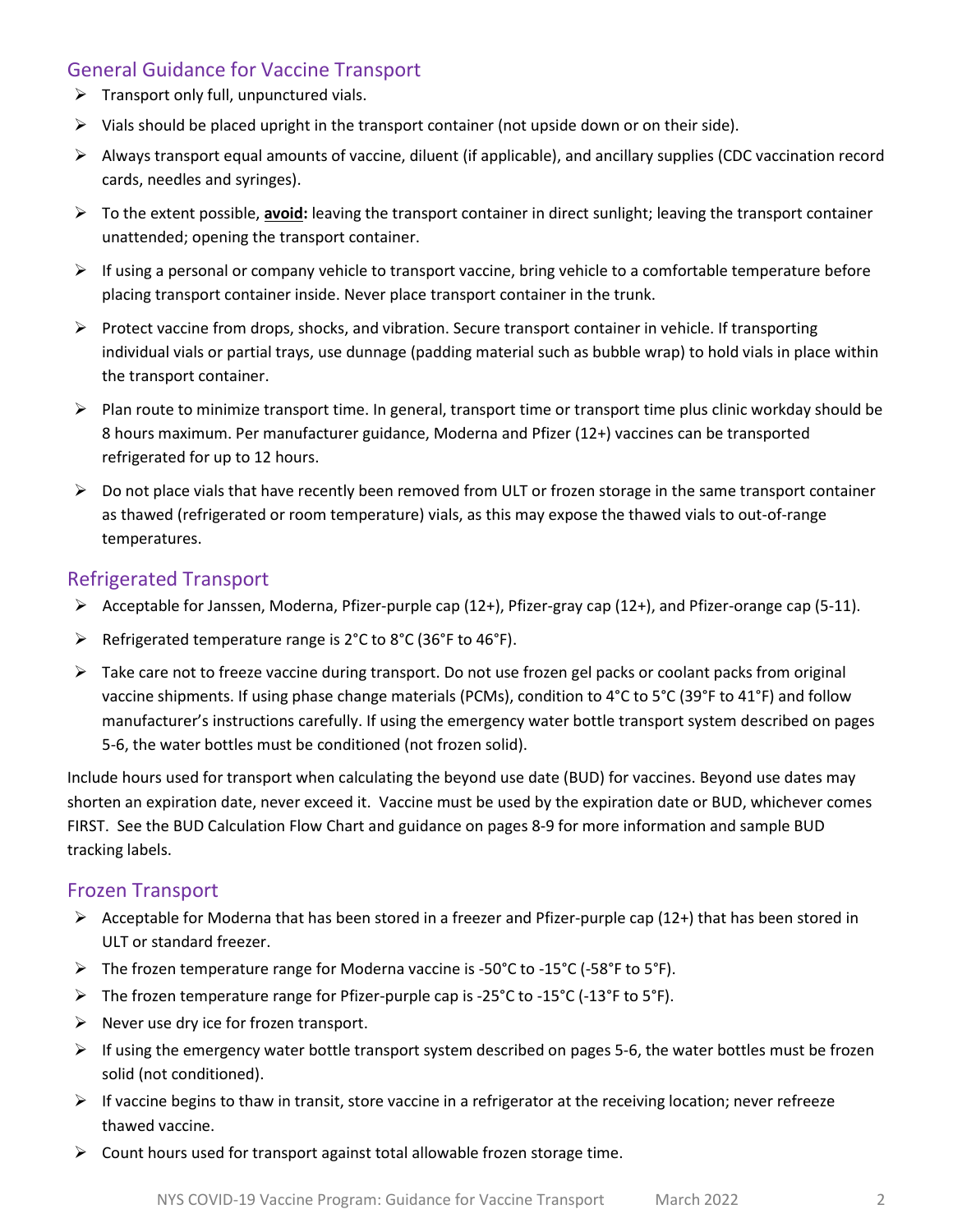# Ultra-Low Temperature (ULT) Transport

- ➢ Acceptable for **full trays/packages only** of Pfizer-purple cap (12+), Pfizer-gray cap (12+), and Pfizer-orange cap (5-11). Loose vials should not be transported at ultra-low temperatures.
- ➢ Ultra-low temperature range is -90 °C to -60 °C (-130 °F to -76 °F).
- ➢ Use a portable ULT freezer that can maintain a temperature of -90° C and a DDL with an air probe or probe specifically designed for ULT environments. The manufacturer's original shipping container with dry ice and a DDL or Controlant TMD is **sometimes** acceptable for ULT transport; see page 3 for more information.
- $\triangleright$  Never refreeze thawed vaccine.

# Additional Considerations for Each Vaccine Product

Carefully review the most recent CDC Storage and Handling Summary and all manufacturer documentation for each vaccine product. Some key information is provided here.

- ➢ **Janssen (Johnson & Johnson)**
	- Janssen vaccine must always be transported and stored at refrigerated temperatures. Never freeze Janssen vaccine.
- ➢ **Moderna**
	- Once Moderna vaccine is removed from frozen storage, it must be held at refrigerated temperatures and used within 30 days. If the expiration date is more than 30 days away, **label the box/vials with the 30-day beyond use date, including time removed from freezer.** For example, if vials were removed from freezer at 12pm on 4/1/2022, label the box/vials to be used by 5/1/2022 at 12pm**.** If the expiration date was 4/30/2022 you would need to use the vaccine by 4/30/2022 because that is earlier than the 30-day BUD. Never return thawed vaccine to frozen storage.
	- For vials of Moderna vaccine that have **not** been thawed previously, frozen transport is preferred; if refrigerated transport is the only option, vaccine should begin transport in a frozen state and thaw while in transit.
	- Never transport Moderna vaccine on dry ice or below -50°C (-58°F).

## ➢ **Pfizer-Purple Cap (12+)**

- Once Pfizer-purple cap vaccine is removed from ULT storage, it must be used within 6 weeks (14 days at standard freezer temperatures plus 31 days at refrigerated temperatures). Never return thawed vaccine to frozen or ULT storage. Pfizer-purple cap transported or stored frozen may be returned to ULT storage one time only. If you are unsure how to calculate beyond use date for Pfizer purple cap vaccine removed from ULT storage, please email [COVID19Vaccine@health.ny.gov](mailto:COVID19Vaccine@health.ny.gov) prior to transport.
- The original thermal shipping container used for orders of **1170 doses (195 vials**) of Pfizer-purple cap **may** be used to store or transport vaccine if dry ice is refreshed according to manufacturer's instructions; these containers are labeled Medium ULT. The original thermal shipping container used for orders of **450 doses (75 vials)** of Pfizer-purple cap **may not** be used to store or transport vaccine under any circumstances; these containers are labeled Single Use ULT and must be discarded after initial vaccine delivery.
- Transport only full 195-count of Pfizer-purple cap at ultra-low temperatures. Trays must be returned to ULT storage within 5 minutes of unpacking from the transport container. Do not open the trays or remove any vials until ready to thaw. Vaccine must remain in ULT storage for at least 2 hours before being moved between ULT environments again.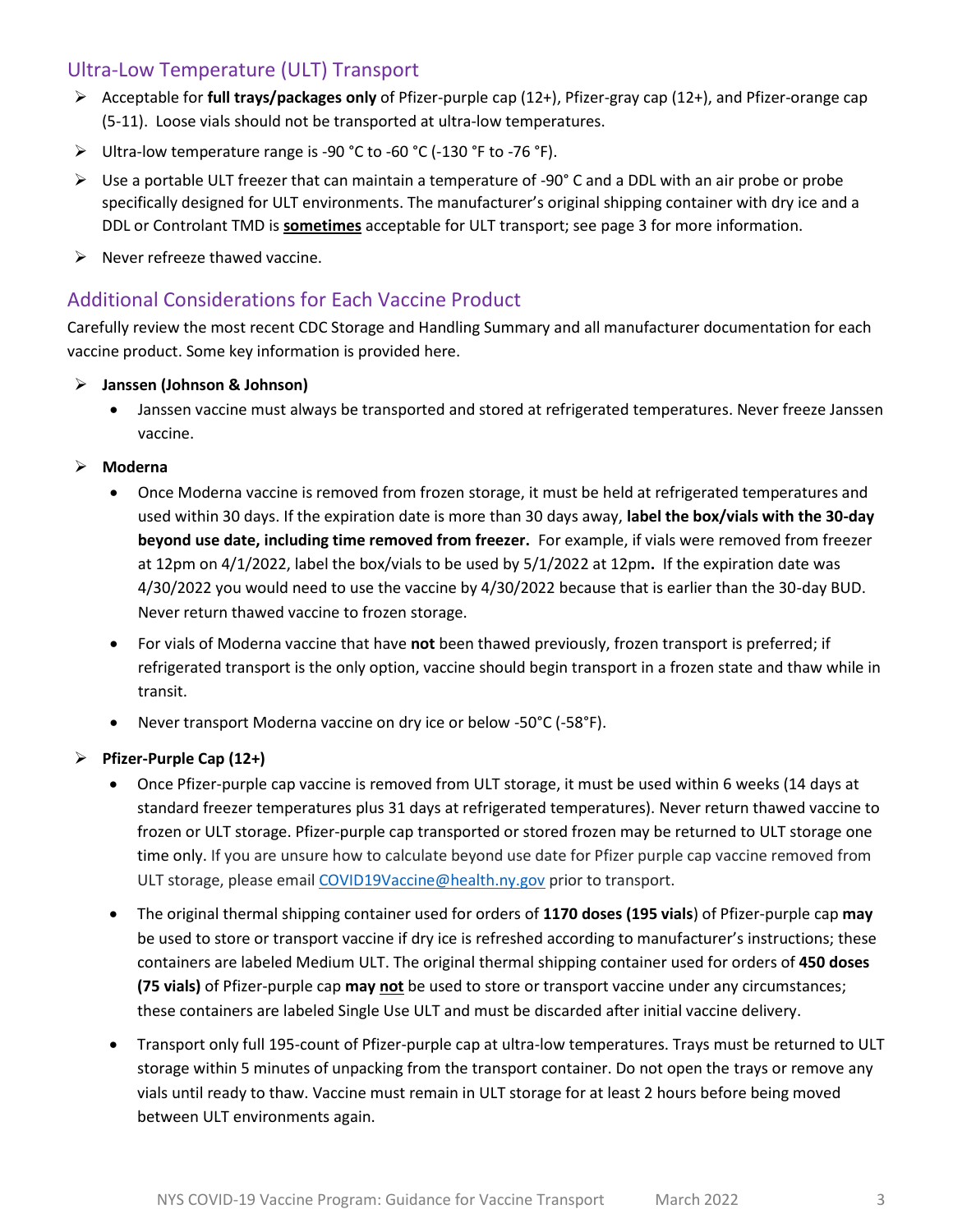- Frozen Pfizer-purple cap must be considered thawed if exposed to temperatures above -15°C (5°F) for more than: 30 seconds for individual vial(s); 1 minute for opened 195-count or 25-count trays; 3 minutes for unopened 195-count or 25-count trays.
- Thawed Pfizer-purple cap must be considered refrozen if exposed to temperatures below -3°C (26°F) for any length of time.
- ➢ **Pfizer-Gray Cap (12+) and Pfizer-Orange Cap (5-11)**
	- Pfizer-gray cap and Pfizer-orange cap vaccine must be transported and stored at ultra-low or refrigerated temperatures; never store or transport Pfizer-gray cap or Pfizer-orange cap at standard freezer temperatures.
	- Once removed from ULT storage, Pfizer-gray cap and Pfizer-orange cap must be held at refrigerated temperatures and used within 10 weeks. If the expiration date is more than 10 weeks away, **label the box/vials with 10-week beyond use date, including time removed from ULT.** For example, if vials are removed from ULT at 2:30 pm on 3/1/2022, label the box/vials to be used by 5/10/2022 at 2:30 pm**.** If the expiration date is 4/30/2022 the vials need to be used by 4/30/2022 because that is earlier than the 10 week BUD**.** Never return thawed vaccine to ULT storage.
	- If transferring Pfizer-gray cap or Pfizer-orange cap between ULT environments, **unopened** trays may be at room temperature for a maximum of 5 minutes.
	- Never transport or store Pfizer gray-cap or Pfizer-orange cap in the manufacturer's original thermal shipping container. This container is designed for one-time use only and must be discarded after initial vaccine delivery.

If temperature goes above or below the appropriate range during transport, report as soon as vaccine arrives at the receiving location by emailing [vaccinetempexcursion@health.ny.gov.](mailto:vaccinetempexcursion@health.ny.gov) Label the vaccine "Do Not Use" until a response on viability has been received.

## **Resources**

**CDC Packing Vaccines for Transport During Emergencies** <http://www.cdc.gov/vaccines/recs/storage/downloads/emergency-transport.pdf>

**CDC Vaccine Storage and Handling Toolkit** (pages 21-24, 49-64) <https://www.cdc.gov/vaccines/hcp/admin/storage/toolkit/storage-handling-toolkit.pdf>

## **CDC COVID-19 Vaccine Quick Reference**

[https://www.cdc.gov/vaccines/covid-19/downloads/covid19-vaccine-quick-reference-guide-](https://www.cdc.gov/vaccines/covid-19/downloads/covid19-vaccine-quick-reference-guide-2pages.pdf?ACSTrackingID=USCDC_2120-DM53231&ACSTrackingLabel=New%20Reference%20Tools%20Are%20Available%21&deliveryName=USCDC_2120-DM53231)[2pages.pdf?ACSTrackingID=USCDC\\_2120-](https://www.cdc.gov/vaccines/covid-19/downloads/covid19-vaccine-quick-reference-guide-2pages.pdf?ACSTrackingID=USCDC_2120-DM53231&ACSTrackingLabel=New%20Reference%20Tools%20Are%20Available%21&deliveryName=USCDC_2120-DM53231) [DM53231&ACSTrackingLabel=New%20Reference%20Tools%20Are%20Available%21&deliveryName=USCDC\\_2120-](https://www.cdc.gov/vaccines/covid-19/downloads/covid19-vaccine-quick-reference-guide-2pages.pdf?ACSTrackingID=USCDC_2120-DM53231&ACSTrackingLabel=New%20Reference%20Tools%20Are%20Available%21&deliveryName=USCDC_2120-DM53231) [DM53231](https://www.cdc.gov/vaccines/covid-19/downloads/covid19-vaccine-quick-reference-guide-2pages.pdf?ACSTrackingID=USCDC_2120-DM53231&ACSTrackingLabel=New%20Reference%20Tools%20Are%20Available%21&deliveryName=USCDC_2120-DM53231)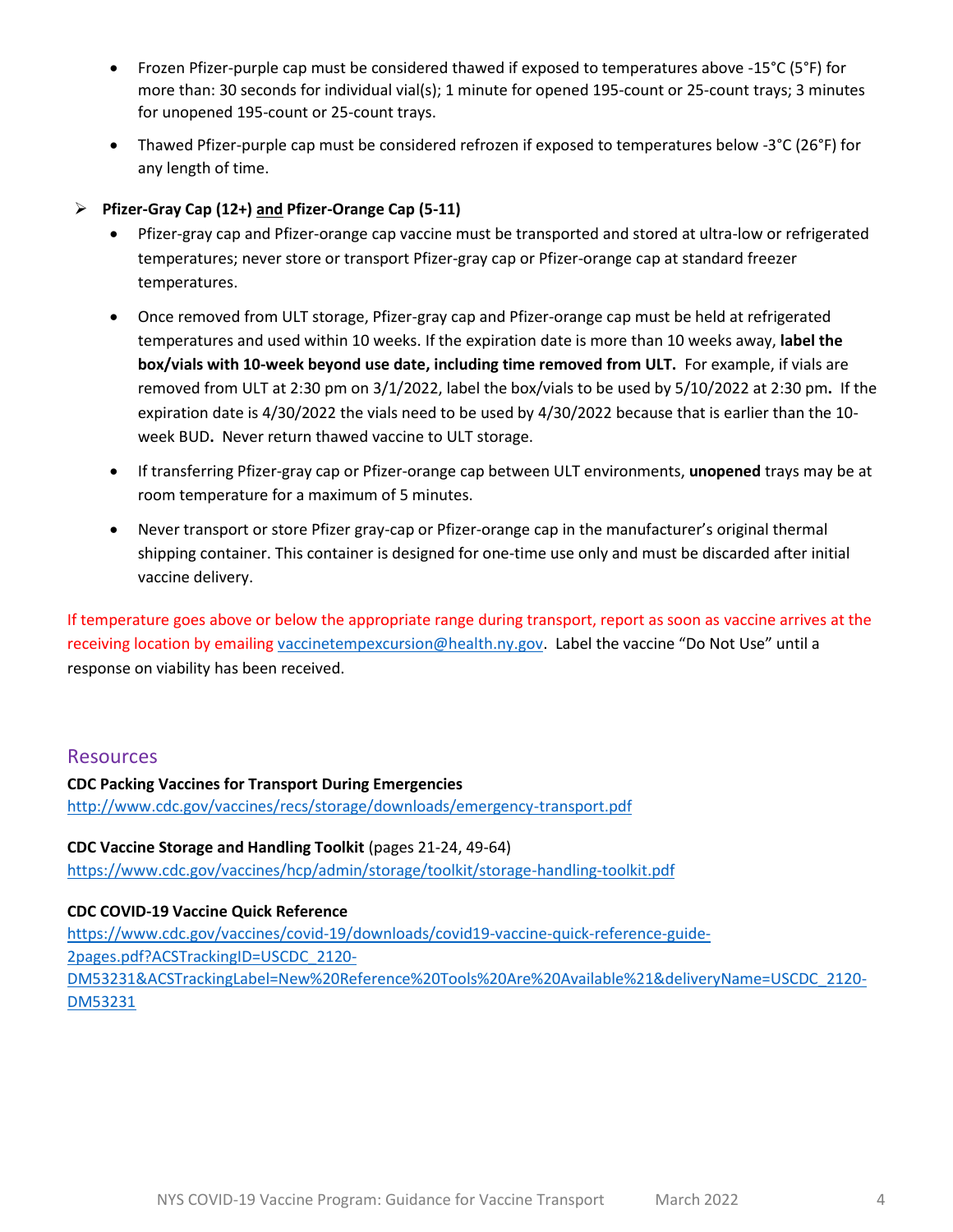# Packing Vaccines for Transport during Emergencies

#### Be ready BEFORE the emergency

Equipment failures, power outages, natural disasters-these and other emergency situations can compromise vaccine storage conditions and damage your vaccine supply. It's critical to have an up-to-date emergency plan with steps you should take to protect your vaccine. In any emergency event, activate your emergency plan immediately, Ideally, vaccine should be transported using a portable vaccine refrigerator or qualified pack-out. However, if these options are not available, you can follow the emergency packing procedures for refrigerated vaccines below:

# **Gather the Supplies**





#### Hard-sided coolers or Styrofoam<sup>78</sup> vaccine shipping containers

- Coolers should be large enough for your location's typical supply of refrigerated vaccines.
- Can use original shipping boxes from manufacturers if available.
- Do NOT use soft-sided collapsible coolers.

#### Conditioned frozen water bottles

- Use 16.9 oz. bottles for medium/large coolers or 8 oz. bottles for small coolers (enough for 2 layers inside cooler).
- Do NOT reuse coolant packs from original vaccine shipping container, as they increase risk of freezing vaccines.
- · Freeze water bottles (can help regulate the temperature in your freezer).
- Before use, you must condition the frozen water bottles. Put them in a sink filled with several inches of cool or lukewarm water until you see a layer of water forming near the surface of bottle. The bottle is properly conditioned if ice block inside spins freely when rotated in your hand (this normally takes less than 5 minutes.

#### Insulating material — You will need two of each layer

- · Insulating cushioning material Bubble wrap, packing foam, or Styrofoam™ for a layer above and below the vaccines, at least 1 in thick. Make sure it covers the cardboard completely. Do NOT use packing peanuts or other loose material that might shift during transport.
- Corrugated cardboard Two pieces cut to fit interior dimensions of cooler(s) to be placed between insulating cushioning material and conditioned frozen water bottles.



Temperature monitoring device - Digital data logger (DDL) with buffered probe. Accuracy of +/-1°F (+/-0.5°C) with a current and valid certificate of calibration testing. Pre-chill buffered probe for at least 5 hours in refrigerator. Temperature monitoring device currently stored in refrigerator can be used, as long as there is a device to measure temperatures for any remaining vaccines.

Why do you need cardboard, bubble wrap, and conditioned frozen water bottles? Conditioned frozen water bottles and corrugated cardboard used along with one inch of Insulating cushioning material such as bubble wrap keeps refrigerated vaccines at the right temperature and prevents them from freezing. Reusing vaccine coolant packs from original vaccine shipping containers can freeze and damage refrigerated vaccines.



**U.S. Department of Health and Human Services** Centers for Disease Control and Prevention

Distributed by

Visit www.cdc.gov/vaccines/SandH for more information, or your state health department.

CS249276-I August 2015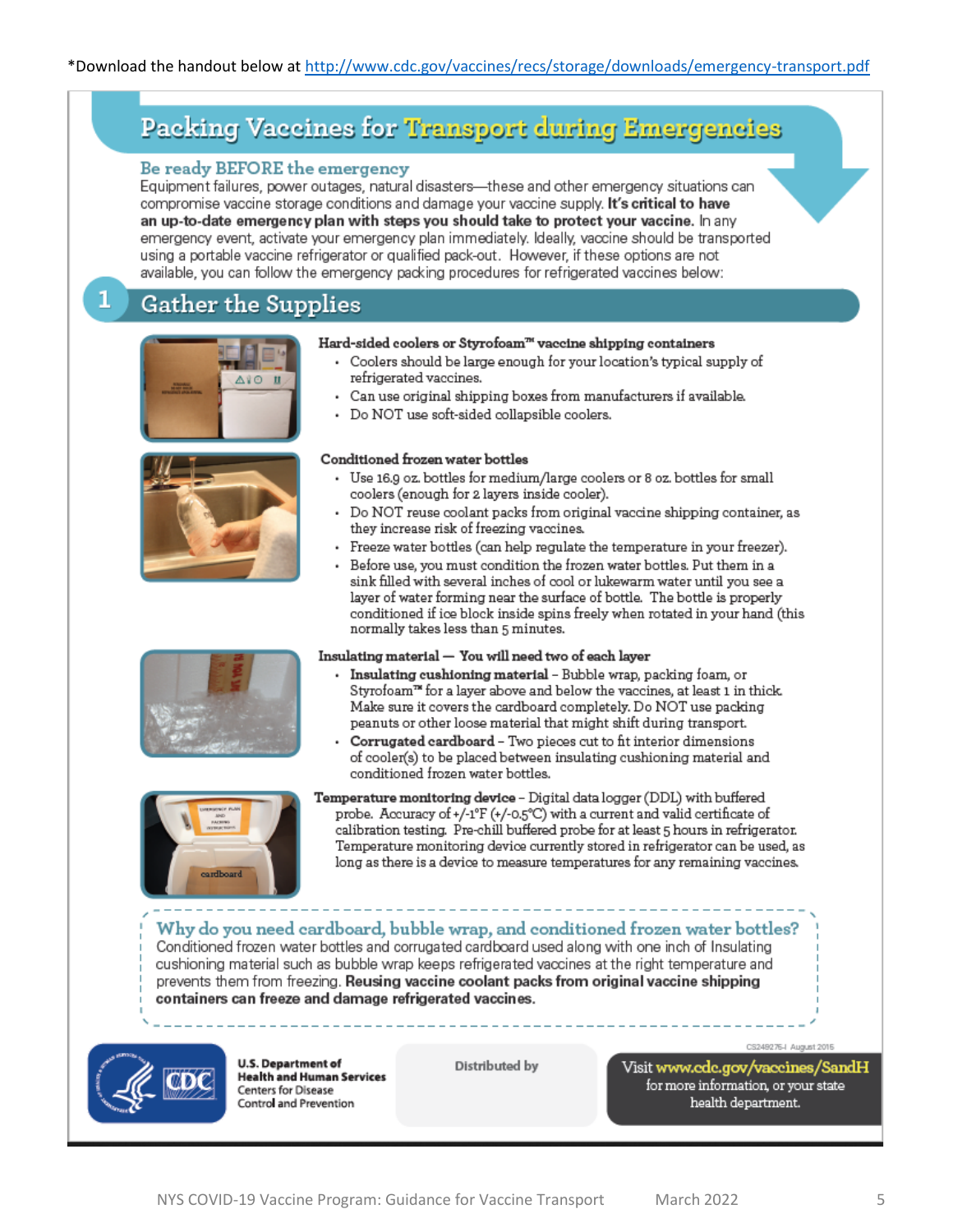

immunization program before using vaccines. Label vaccines "Do Not Use" and store at appropriate temperatures until a determination can be made.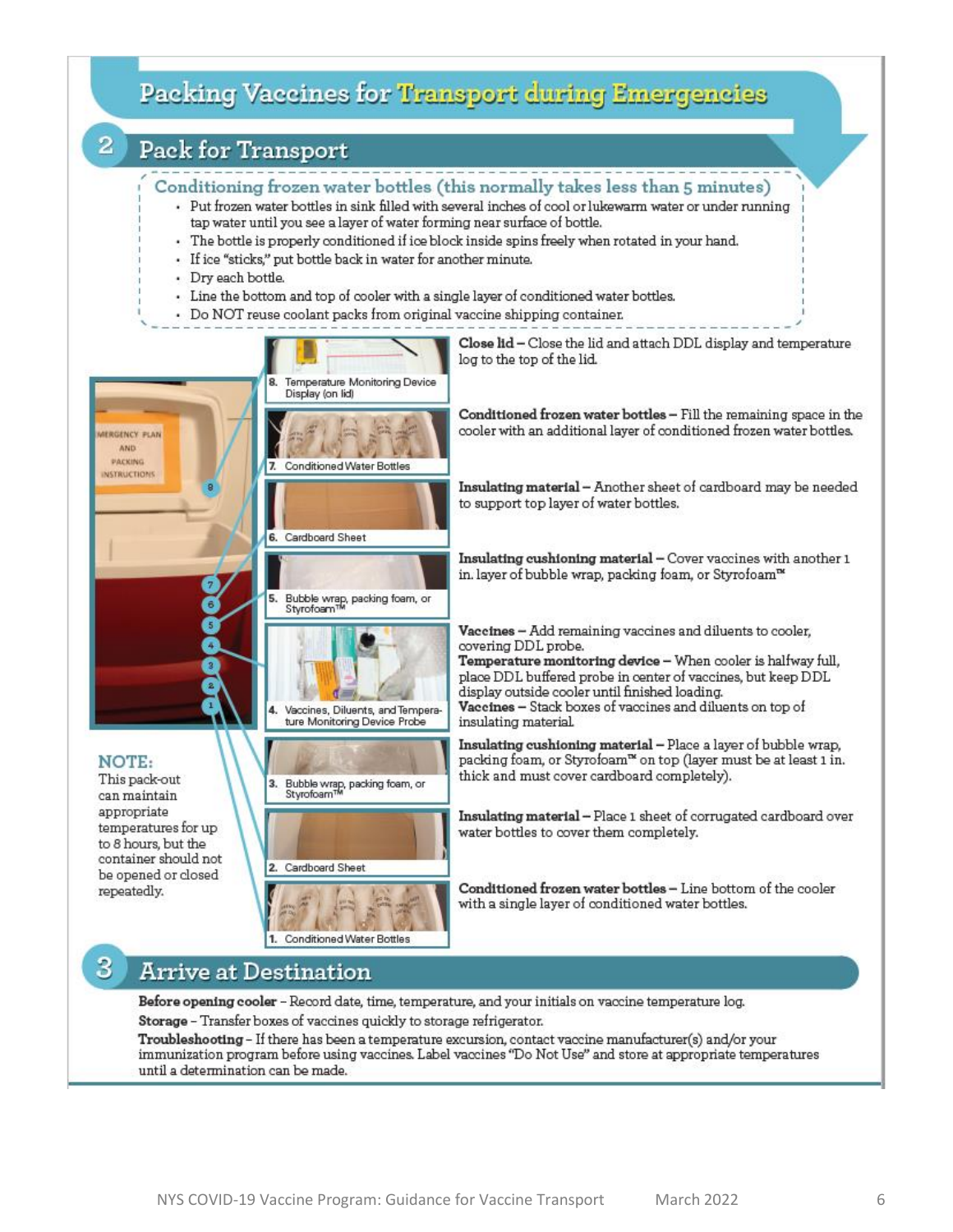#### **COVID-19 VACCINE TRANSPORT TRACKING SHEET**

*Email the completed tracking sheet to the NYS COVID-19 Vaccine Program at [covid19vaccine@health.ny.gov](mailto:covid19vaccine@health.ny.gov). Please include "transport tracking" in the subject line. Completed tracking sheets must be submitted within 24 hours of the vaccine transport. All information must be completed.*

#### **SECTION 1: RELEASING PROVIDER INFORMATION**

**Date of Vaccine Transport: \_\_\_\_\_\_\_\_\_\_\_\_\_\_\_\_\_\_\_\_\_\_\_\_\_\_\_\_**

|                                                     | Name of Provider (Usually the name of an organization but may be the name of an individual) | <b>PIN</b> (NYSIIS or CIR PIN)         |  |                     |  |
|-----------------------------------------------------|---------------------------------------------------------------------------------------------|----------------------------------------|--|---------------------|--|
| <b>Full Name and Phone Number of Contact Person</b> |                                                                                             | <b>Signature of Contact Person</b>     |  |                     |  |
| Vaccines will be transported (select 1):            | $\exists$ Refrigerated: 2°C to 8°C (36°F to 46°F)                                           |                                        |  | $\Box$ AM $\Box$ PM |  |
| $\Box$ Frozen: -50°C to -15°C (-58°F to 5°F)        | □ ULT: -90 °C to -60 °C (-130 °F to -76 °F)                                                 | Vaccines were packed for transport at: |  |                     |  |

#### **SECTION 2: VACCINE INCLUDED IN TRANSPORT CONTAINER** *(Submit one form per transport container.)*

| <b>Product Key:</b><br>$PP = Pfizer-purple cap (12+)$<br>$PG = Pfizer-gray cap (12+)$<br>$M = Modern$<br>$PO = Pfizer-orange cap (5-11)$<br>$J =$ Janssen |                   |                    |               |                                                                                                                   |                                                                                                                                                                                     |                                                                                                                                                 |                                                                                                                                      |
|-----------------------------------------------------------------------------------------------------------------------------------------------------------|-------------------|--------------------|---------------|-------------------------------------------------------------------------------------------------------------------|-------------------------------------------------------------------------------------------------------------------------------------------------------------------------------------|-------------------------------------------------------------------------------------------------------------------------------------------------|--------------------------------------------------------------------------------------------------------------------------------------|
| Vaccine<br>Product<br>(Use key<br>above)                                                                                                                  | <b>Lot Number</b> | Expiration<br>Date | # of<br>vials | Where was vaccine<br>stored on site prior to<br>being packed for<br>transport?<br>(Refrigerator, freezer,<br>ULT) | Specify date and time vaccine<br>was first placed in this on-site<br>storage unit (Receiving provider will<br>use this information to determine<br>vaccine's beyond use date (BUD)) | What was the temperature<br>of this on-site storage unit<br>at the time vaccine was<br>packed for transport?<br>(Specify Celsius or Fahrenheit) | <b>Beyond Use Date (To</b><br>be filled out by receiving<br>provider; see flowchart<br>on page 2 - DO NOT<br>exceed expiration date) |
|                                                                                                                                                           |                   |                    |               |                                                                                                                   |                                                                                                                                                                                     |                                                                                                                                                 |                                                                                                                                      |
|                                                                                                                                                           |                   |                    |               |                                                                                                                   |                                                                                                                                                                                     |                                                                                                                                                 |                                                                                                                                      |
|                                                                                                                                                           |                   |                    |               |                                                                                                                   |                                                                                                                                                                                     |                                                                                                                                                 |                                                                                                                                      |

#### **SECTION 3: MINIMUM AND MAXIMUM TRANSPORT TEMPERATURES** *(If the DDL does not display "min/max" temperature, you must review the full temperature log.)*

| The minimum (coldest) temperature during transport was: |  | $\Box$ °C $\Box$ °F $\parallel$ The maximum (warmest) temperature during transport was:                                                                      | $\Box$ °C $\Box$ °F |
|---------------------------------------------------------|--|--------------------------------------------------------------------------------------------------------------------------------------------------------------|---------------------|
|                                                         |  | <b>Was the cold chain maintained during transport?</b> $\square$ Yes $\square$ No, and the excursion has been reported to vaccinetempexcursion@health.ny.gov |                     |

#### **SECTION 4: RECEIVING PROVIDER INFORMATION**

| Name of Provider (Usually the name of an organization but may be the name of an individual)<br><b>PIN</b> (NYSIIS or CIR PIN) |                                         |                                                                                    |  |  |  |  |  |
|-------------------------------------------------------------------------------------------------------------------------------|-----------------------------------------|------------------------------------------------------------------------------------|--|--|--|--|--|
| <b>Full Name and Phone Number of Contact Person</b>                                                                           | <b>Signature of Contact Person</b>      |                                                                                    |  |  |  |  |  |
| After being unpacked from the transport container, vaccines were stored on site in (check all that apply):                    |                                         |                                                                                    |  |  |  |  |  |
| $\square$ $\degree$ C $\square$ $\degree$ F $\square$ freezer at<br>$\Box$ refrigerator at                                    | $\Box$ $^{\circ}$ C $\Box$ $^{\circ}$ F | $\Box$ ULT at<br>$\Box$ °C $\Box$ °F $\Box$ N/A (Vaccine administered immediately) |  |  |  |  |  |
| Vaccine(s) were placed in on-site storage unit(s) at:                                                                         | $\Box$ AM $\Box$ PM                     |                                                                                    |  |  |  |  |  |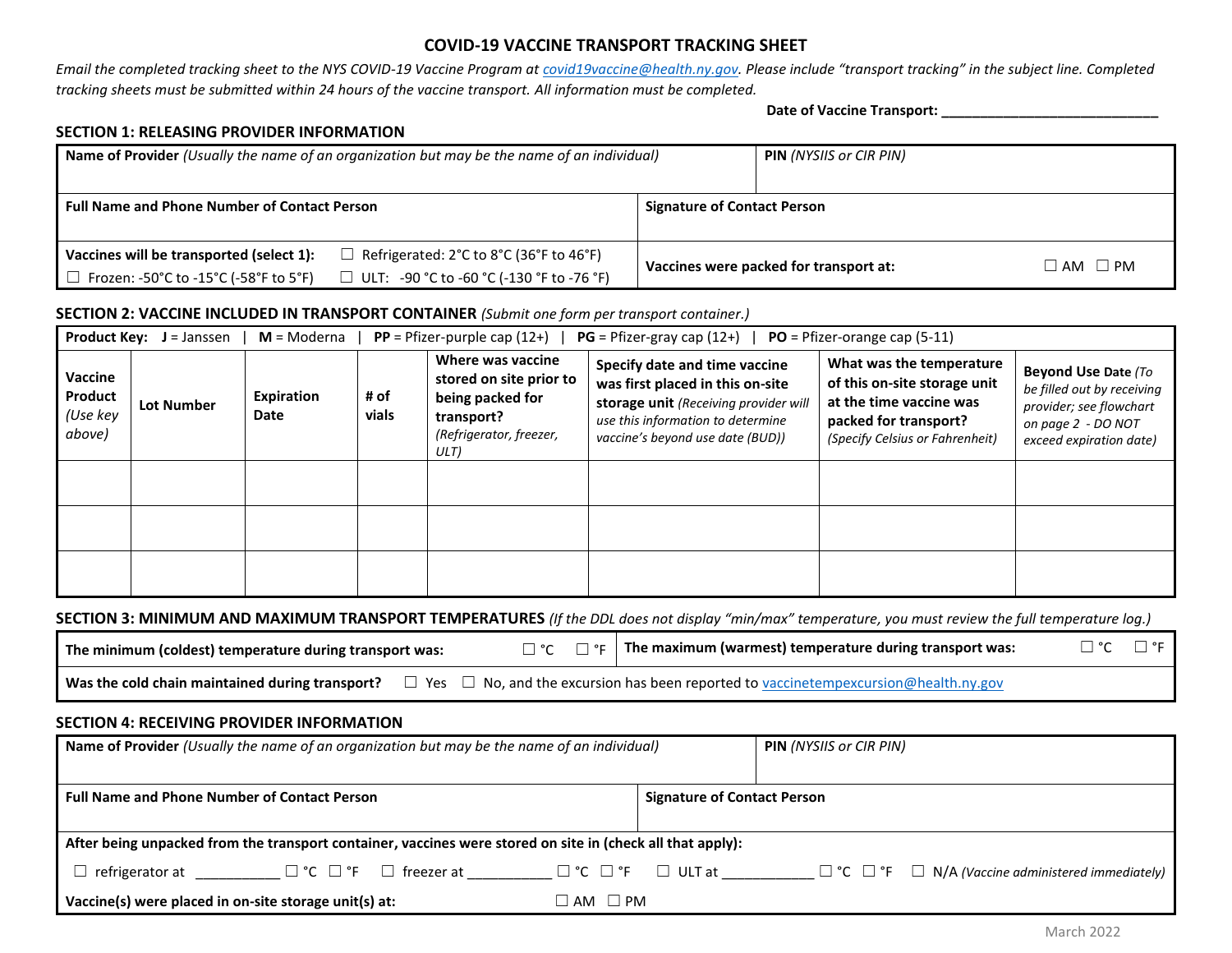# **COVID-19 VACCINE BEYOND USE DATE CALCULATION FLOW CHARTS FOR TRANSPORTED VACCINE**



**PFIZER GRAY CAP (12+) or PFIZER ORANGE CAP (5-11) – NO STANDARD FREEZER STORAGE OR TRANSPORT; ONCE THAWED DO NOT REFREEZE**